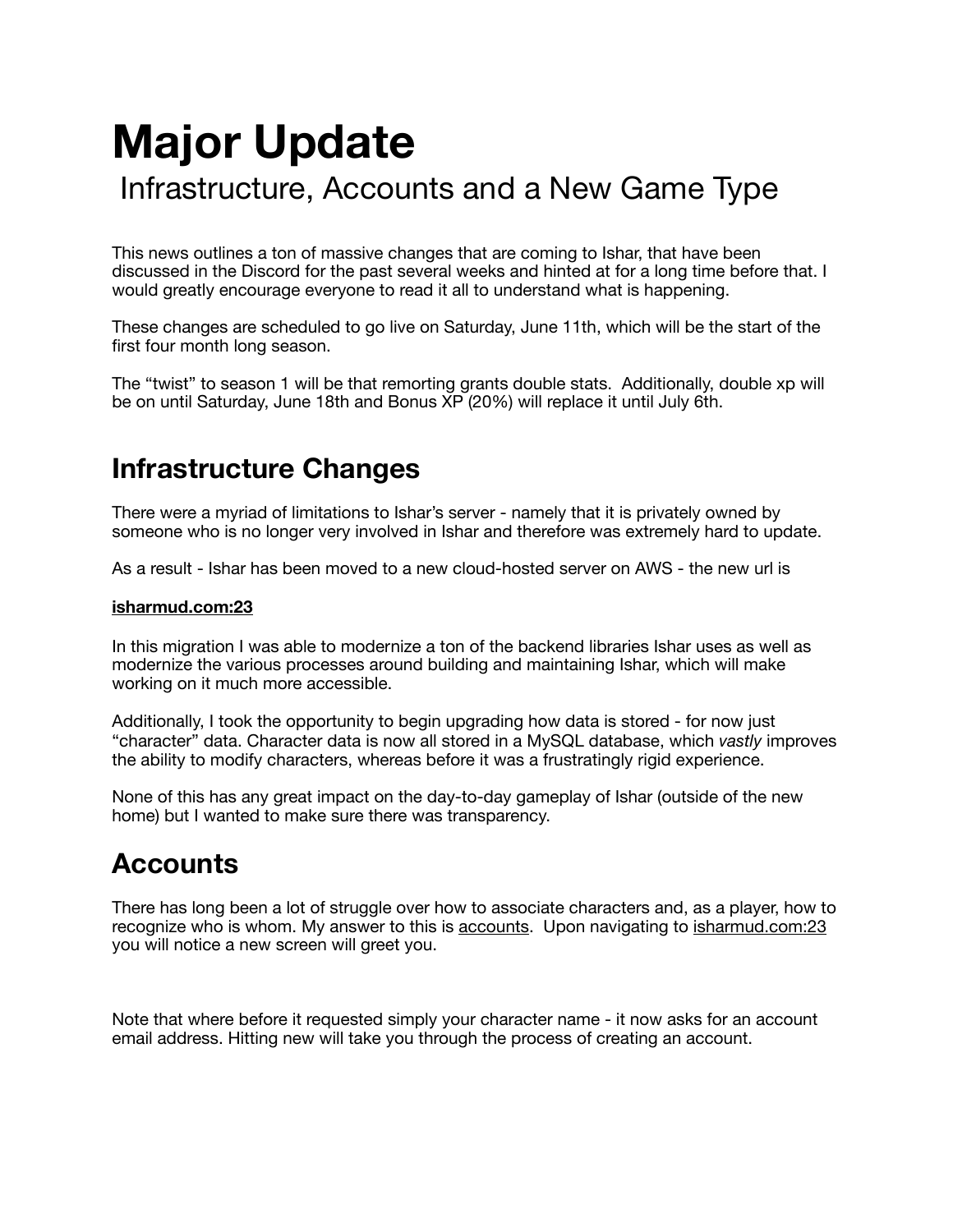

An account currently comprises, mostly, of three things; an email address (for verification purposes only), a friendly account name (the name that is visible to other players in the game), and a password.

Once you log in to your new account you will be presented a "Character selection" screen.

| ogged in as admin@isharmud.com                                                                                                                                                                                                        |                                                                                                                     |                                                                                        |                                                                                                                                                                                   |                                                                                                                    |                                                                                                                                                       |  |  |  |  |
|---------------------------------------------------------------------------------------------------------------------------------------------------------------------------------------------------------------------------------------|---------------------------------------------------------------------------------------------------------------------|----------------------------------------------------------------------------------------|-----------------------------------------------------------------------------------------------------------------------------------------------------------------------------------|--------------------------------------------------------------------------------------------------------------------|-------------------------------------------------------------------------------------------------------------------------------------------------------|--|--|--|--|
| ilii<br>بالالالت                                                                                                                                                                                                                      | <b>RELITION</b><br>imm,<br><b>Ally</b>                                                                              | $\mathbf{1}$ iiiiiii $\mathbf{1}$ .<br>╢                                               | lmri <sup>:!</sup>                                                                                                                                                                | Season 9<br>www.isharmud.com<br><b>THE REAL PROPERTY</b>                                                           |                                                                                                                                                       |  |  |  |  |
| Please choose a character from the following list to log into. If none<br>are available - type "new" to create a new character. Type "menu" to<br>see a list of other options."<br>The current season will end on Friday, Oct 07 UTC. |                                                                                                                     |                                                                                        |                                                                                                                                                                                   |                                                                                                                    |                                                                                                                                                       |  |  |  |  |
| Name                                                                                                                                                                                                                                  | Class                                                                                                               | Level                                                                                  | Remorts                                                                                                                                                                           | Type<br>Status                                                                                                     |                                                                                                                                                       |  |  |  |  |
| Tyler<br>Raziel<br>Araris<br>Rand<br>Kage<br>Aelic<br>Phatstacks<br>Baddy<br>Perks<br>Vital<br>Which character would you like to join as?                                                                                             | Warrior<br><b>Necromancer</b><br>Warrior<br>Magician<br>Roque<br>Cleric<br>Warrior<br>Warrior<br>Warrior<br>Warrior | 26<br>$\begin{array}{c} 6 \\ 1 \\ 1 \\ 1 \\ 1 \\ 1 \\ 1 \\ 1 \\ 1 \\ 1 \\ \end{array}$ | $\boldsymbol{\Theta}$<br>$\mathbf{1}$<br>$\boldsymbol{\Theta}$<br>$\boldsymbol{\Theta}$<br>$\boldsymbol{\Theta}$<br>$\boldsymbol{\Theta}$<br>$\boldsymbol{\Theta}$<br>Θ<br>Θ<br>0 | Classic<br>Classic<br>Survival<br>Survival<br>Survival<br>Survival<br>Survival<br>Survival<br>Survival<br>Survival | Offline<br><b>Offline</b><br>Deleted<br><b>Offline</b><br><b>Offline</b><br><b>Offline</b><br><b>Offline</b><br>Offline<br><b>Offline</b><br>Linkdead |  |  |  |  |
|                                                                                                                                                                                                                                       |                                                                                                                     |                                                                                        |                                                                                                                                                                                   |                                                                                                                    |                                                                                                                                                       |  |  |  |  |

From this landing page you will be able to either; enter a character name to enter into the game as that character or type menu to see a list of various other "account management" options.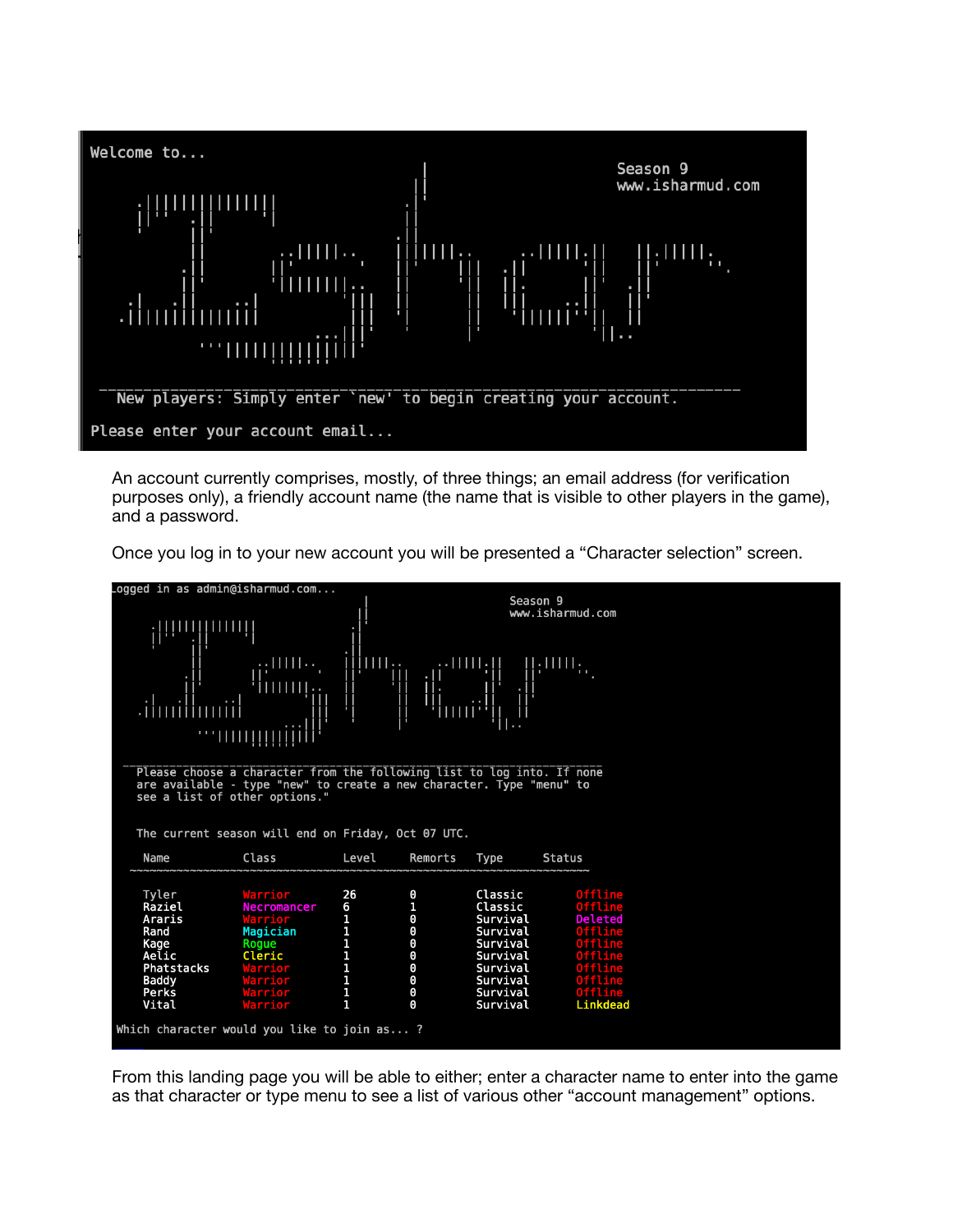Accounts provide a lot of strengths and solve a lot of issues. Previously, everything was done through IP comparison, which was very imperfect and caused issues when people who live in the same household wanted to play together. Now - things like multiplay, that relied on IP comparison, now instead natively use accounts to figure out how characters are associated. It also provides a lot of power as a creator to give bonuses to the entire account, which will be expounded upon in the next section.

Lastly - if you type "user" in game, instead of showing a list of character names with IP names, it'll now show character name with account name, allowing people to much more easily recognize their friends.

**Note:** You are allowed to have multiple accounts if you want to do seasonal progression differently for whatever reason, but it will be considered a rockable offense to associate / group with characters across accounts, especially to circumvent the multi play checks.

## **Seasons**

Definitely the largest impact to the day-to-day gameplay of Ishar is "Seasons". Note - this is an experimental concept and will be in-flux based on feedback gained.

### **General Concept:**

Ishar will move to a seasonal model where every 4\* months, the season changes. A season change is marked by all currently active characters being deleted and the progress made being turned into a form of currency, referred to as "Essence" These Season Points can then be turned in for a variety of account wide boosts, outlined below

#### Reasoning:

The general reasoning behind this change is to prolong the inevitable power creep that Ishar has by giving a "clean slate" every 4 months and instead turning that progress into lower level account boosts.

### **Mechanics:**

#### Seasons

Seasons will be unique periods of Ishar gameplay where new things can be tried out and different bonuses could be applied.

Example: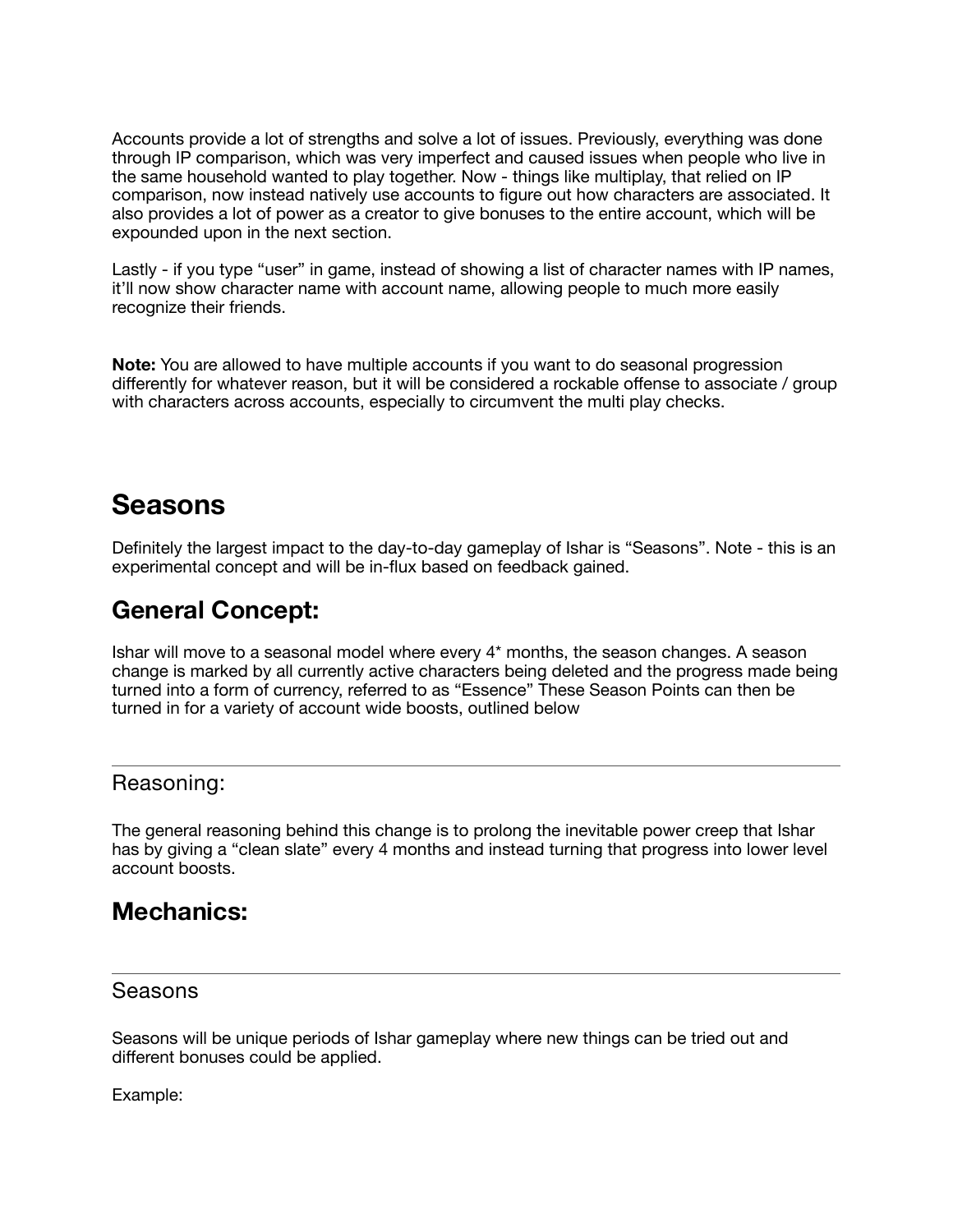- 1. Season 1 You earn double renown from all sources
- 2. Season 2 Everyone has access to an inherent recall ability
- 3. Season 3 Everyone starts out with more stats
- 4. Season 4 etc

Additionally - there will be shorter more "volatile" seasons where more wacky concepts can be tried out to shake up the game. I.e. Maybe between season 2 and 3 there will be a short 1 week season where you start out as a pigeon and see how far you can get.

#### Earning Essence

The gameplay of Ishar will stay largely the same, where you earn XP to advance in levels and earn renown / stats to grow in power throughout the duration of a season. The difference being that you will now also be striving to earn Essence through a variety of ways.

#### Playing:

Everyone who creates a character for a season will automatically qualify to earn 2 Essence at the end of the season.

#### Remorting:

Remorting will stay a central part of Ishar and the most common way of earning Essence. The first remort on an account (i.e. you can't earn this multiple times with different characters) will net you 1 essence. Every milestone of 5 remorts past that (5, 10, 15) will net you an additional 3 essence.

#### Renown

Renown accumulated throughout the season will be taken into account. The highest, total renown you gain throughout the entire season will net you 1 essence per 10 renown.

I.e. if you remort 5 times and gain 10 renown and (outlined later) complete all 7 current quests across the 5 remorts and gain 35 renown and at the end of the season have accumulated 45 renown, you will gain an additional 4 essence.

#### Leaderboards:

In future expansions of this idea, there will be a concept of "Leader boards" where accumulated stats; Quests completed, challenges completed, unique mobs killed, etc, will be consolidated into an "end of season leaderboard". Leaders in the various categories will be awarded essence.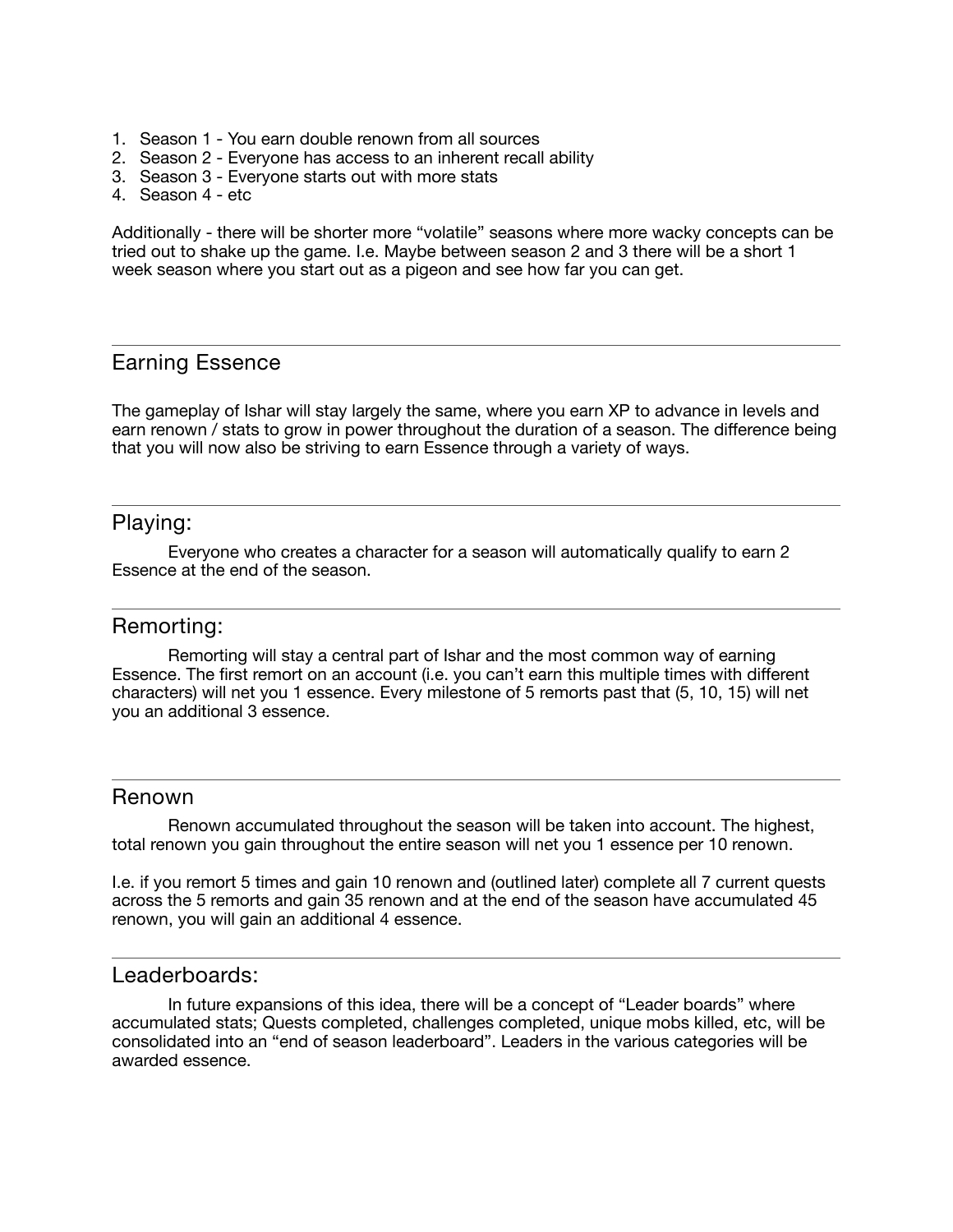#### **Other**

This will continue to grow as well

### **Spending Essence**

At the end of the season, your account will be credited with the essence you earned for that season.

Example: You played (2 essence). You made it to 8 remorts (3 essence) and completed 30 quests across those 8 remorts (3 essence), you will have earned a total of 8 essence for the season.

Inside of the Character Selection you'll be able to type "shop" to see enter the "account shop".

| Which character would you like to join as ? shop                                                                                                                                         |                                  |                                 |      |            |  |  |  |
|------------------------------------------------------------------------------------------------------------------------------------------------------------------------------------------|----------------------------------|---------------------------------|------|------------|--|--|--|
| Welcome to the seasonal shop! This is where you can find information on the<br>current season, as well as view your accumulated essence balance and spend it<br>to upgrade your account. |                                  |                                 |      |            |  |  |  |
| Type "help" followed by the upgrade ID to learn more about it.                                                                                                                           |                                  |                                 |      |            |  |  |  |
| You currently have: 0 essence.                                                                                                                                                           |                                  |                                 |      |            |  |  |  |
|                                                                                                                                                                                          | ΤD                               | Name                            | Cost | Purchased? |  |  |  |
|                                                                                                                                                                                          |                                  |                                 |      |            |  |  |  |
|                                                                                                                                                                                          |                                  | Increased Vitality              |      |            |  |  |  |
| Experience Bonus                                                                                                                                                                         |                                  |                                 |      |            |  |  |  |
| $\begin{array}{c}\n 2 \\ 3 \\ 4 \\ 5\n \end{array}$<br>Increased Starting Bank                                                                                                           |                                  | $\mathbf{1}$                    |      |            |  |  |  |
| Improved Starting Gear 4                                                                                                                                                                 |                                  |                                 | Yes  |            |  |  |  |
|                                                                                                                                                                                          |                                  | Character Creation: Perks 10    |      | Yes        |  |  |  |
|                                                                                                                                                                                          | 6                                | Character Creation: Alignment 3 |      | Yes        |  |  |  |
|                                                                                                                                                                                          | What would you like to purchase? |                                 |      |            |  |  |  |

There is a lot of room for future expansion here - these are the 6 upgrades that I chose to launch with.

Increased Vitality : New character creation option - you receive 1 point per tier that can be delegated towards either 1% additional moves, mana or health.

Experience Bonus: Gain an account wide 1% experience bonus

Increased Starting Bank: Upon hitting level 5, acquire 1000 gold per tier.

Improved Starting Gear: Begin the game with class appropriate, improved starting gear; including at least 1 magical item. Reacquired after remorting.

Character Creation: Perks: Unlocks the ability to choose from a list of upgrades within character creation. Includes; permanent infravision, permanent detect invisibility, Third Eye, Endure Elements, Water Affinity, Hyperbolic Metabolism or Skill Gain Increase.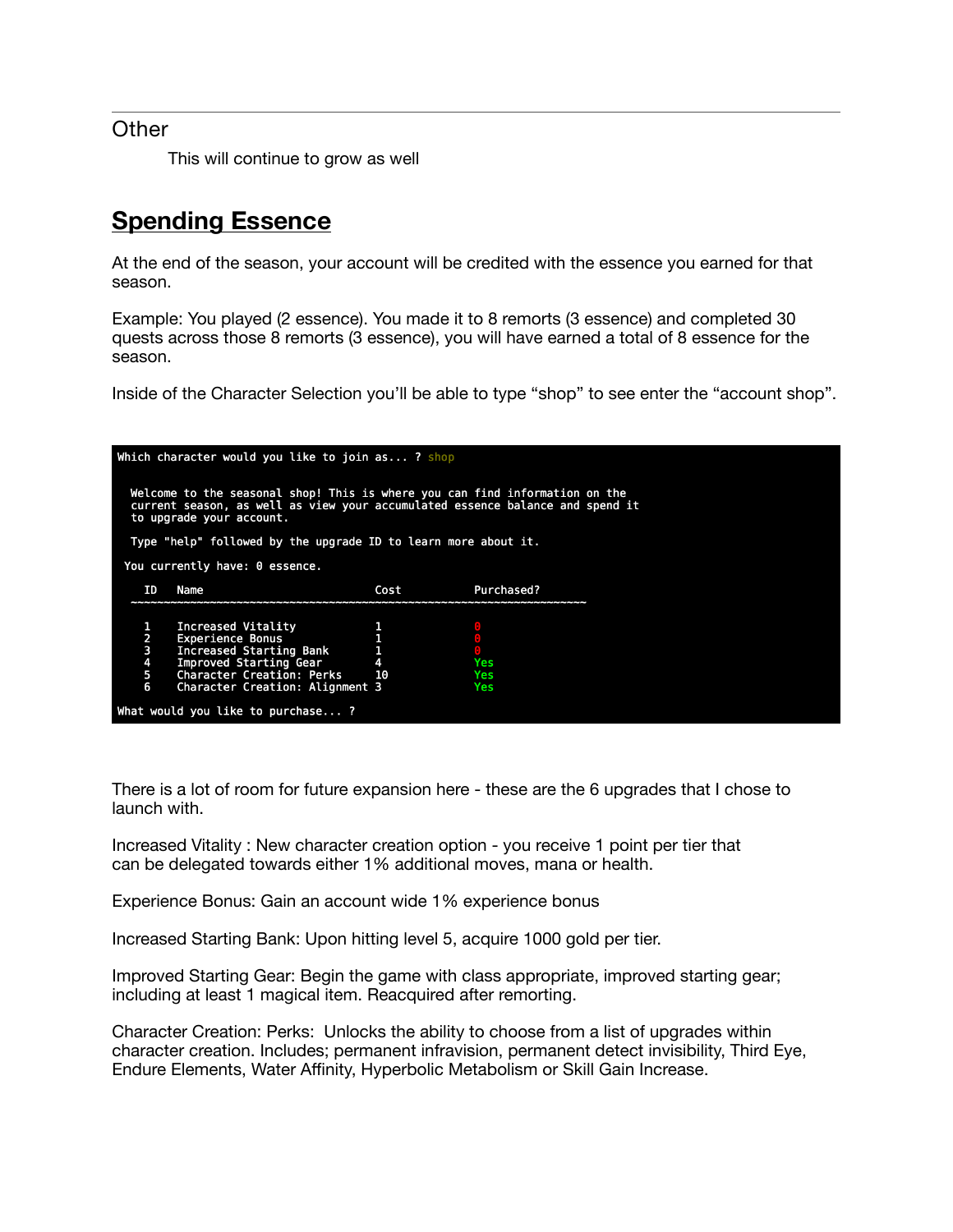Character Creation: Alignment: Unlocked the ability to choose a starting alignment within character creation - and be more resistant to deviating from that alignment.

### Migration

To make migrating to the new server / game type more exciting - everyone who creates an account on the new Ishar will receive 5 Essence that they can spend immediately.

Additionally - everyone who messages me with their highest remort from the old server will be compensated at 50% rate. I.e. a 20 remort would receive ceil( $(2 + 1 + 3 + 3 + 3 + 3)$  / 2) additional essence. Starting the new season with 13 essence total.

# **Other Updates**

#### **Mechanics**

- 1. Group bonus Fixed group bonus to use accounts. Receive a 5% bonus to experience gains when grouping with other accounts
- 2. Remort command now shows if you are eligible for remorting
- 3. config Multiplay has been removed now is dynamic based on how many characters you have logged in
- 4. There is a new configuration option "auto level" which toggles on/off the ability to auto level upon hitting 100% xp.
- 5. Glisse has had it's function rewritten to now allow you to "twirl" it to cast confusion at the expense of a combat round.
- 6. The previous change that made bardsword, frosted dagger, etc, do 1 damage while casting has been reverted.
- 7. Artifacts are no longer bound to 15 upon remorting, you can once again use them at level 5.

#### **Quests**

Major quests now all reward renown upon completion. Additionally - The Sorrows of Illiar quest has been fixed, and the various end game zones have been marked as quests. I.e. Killing Ego, Morimaere, and Loth Necralis all count as "quest completions".

This concept will be further expanded upon in the future - but for now it allows for 7 extra renown to be accessible per remort.

#### Bug Fixes:

A variety of bugs have been squashed.